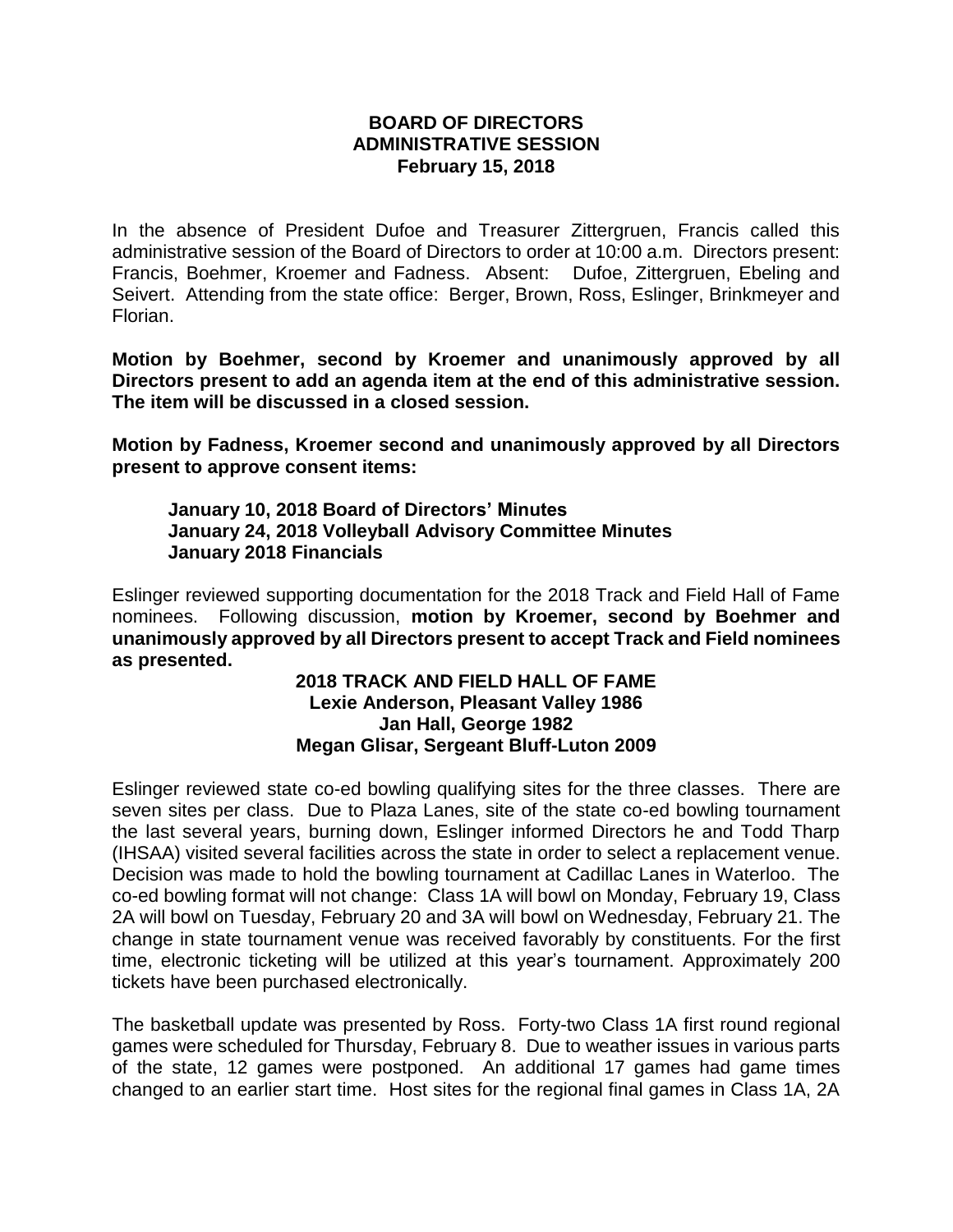and 3A are held at neutral sites. The final games for Class 4A and Class 5A are held at the site of the highest ranked team as of the final rankings.

There will be several cosmetic changes at the state tournament: The team entrance will be a more welcoming with pipe and drape and banners. Teams will reach their locker room via the pink brick road. There will be additional banners, pictures and selfie stations to create a more exciting experience for the participants.

This year there will be an "auxiliary official" who will assist with bench duties and be a part of the pre-game preparation with Chuck Brittain, Coordinator of Basketball Officials. He/she will be in full officiating uniform, including whistle and jacket and prepared to enter the contest to officiate, if needed. A complete list of this official's responsibilities was provided to Directors.

In the past when a qualifying school's pep band attended the tournament, all members were required to pay admission. This year 30 pep band members and director will be admitted free of charge. Any additional pep band members will pay the normal admittance fee.

Ross shared with Directors selected state qualifying co-ed track and field meet sites for all four classes. Reminder was given that selected host sites must use the FAT system.

Brinkmeyer provided information regarding soccer officials' clinics. Due to officials being required to attend a clinic every three years in order to be considered for post season assignment, the IGHSAU, IHSAA and the Iowa Referee Committee are working together to sponsor five clinics. Sites for the clinics: Treynor, February 7, Sioux City West, February 8, Waverly-Shell Rock, February 21, Central Clinton, February 22 and West Des Moines Valley, March 3.

The IGHSAU Student Athlete Advisory Committee application is now on the IGHSAU website. We have received numerous inquiries from school administrators regarding committee appointments. This will be an 11-member committee of IGHSAU studentathletes. The appointees will serve a two-year term. Brinkmeyer reviewed a few of the requirements to be considered for appointment: minimum cumulative GPA of 3.0 on a 4.0 scale, must be available for scheduled teleconferences and in-person meetings, candidates should show a history of leadership on athletic teams and other extracurricular activities, community service projects, or in the workplace; and show an understanding of the role of school sports and the value of participation for females. The deadline for submitting applications is April 3, 2018.

Berger reviewed this year's softball clinic sites and dates. The first clinic was sponsored by the IGCA in Johnston on February 3. Cathy Creighton, Coordinator of Softball Officials was asked to present NFHS rule changes, her plans for evaluation, education and assigning of officials. The remaining three clinics will be held in Atlantic on March 19, West Des Moines Valley on March 22 and Cedar Rapids Jefferson on May 12 and 13. On-field evaluation during team scrimmages will be conducted at the Cedar Rapids